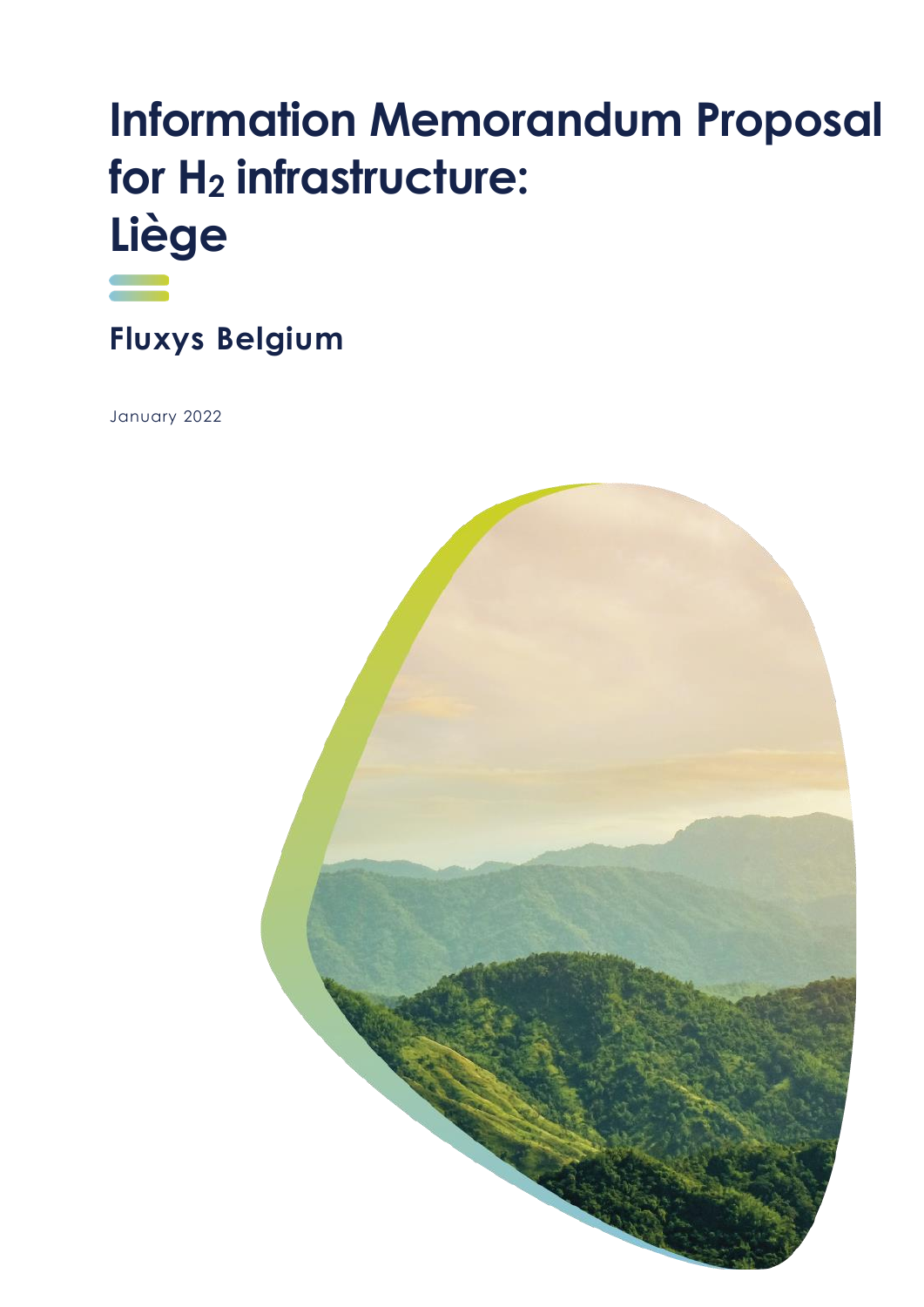### **Contents**

| 1. Project in the area of Liège      |  |
|--------------------------------------|--|
| 2. Enter into Expression of Interest |  |

#### Disclaimer

This document (the "Information Memorandum Proposal for H2 infrastructure: Liège") sets forth certain information regarding the transportation of H<sub>2</sub> which is considered as a solution to achieve the targets of decarbonisation. The information contained in this document reflects the point of view of Fluxys at this stage and is publicly disclosed for information purposes only and without any commitment whatsoever from Fluxys, and should not be considered to give rise to any contractual relationship between Fluxys and any interested party.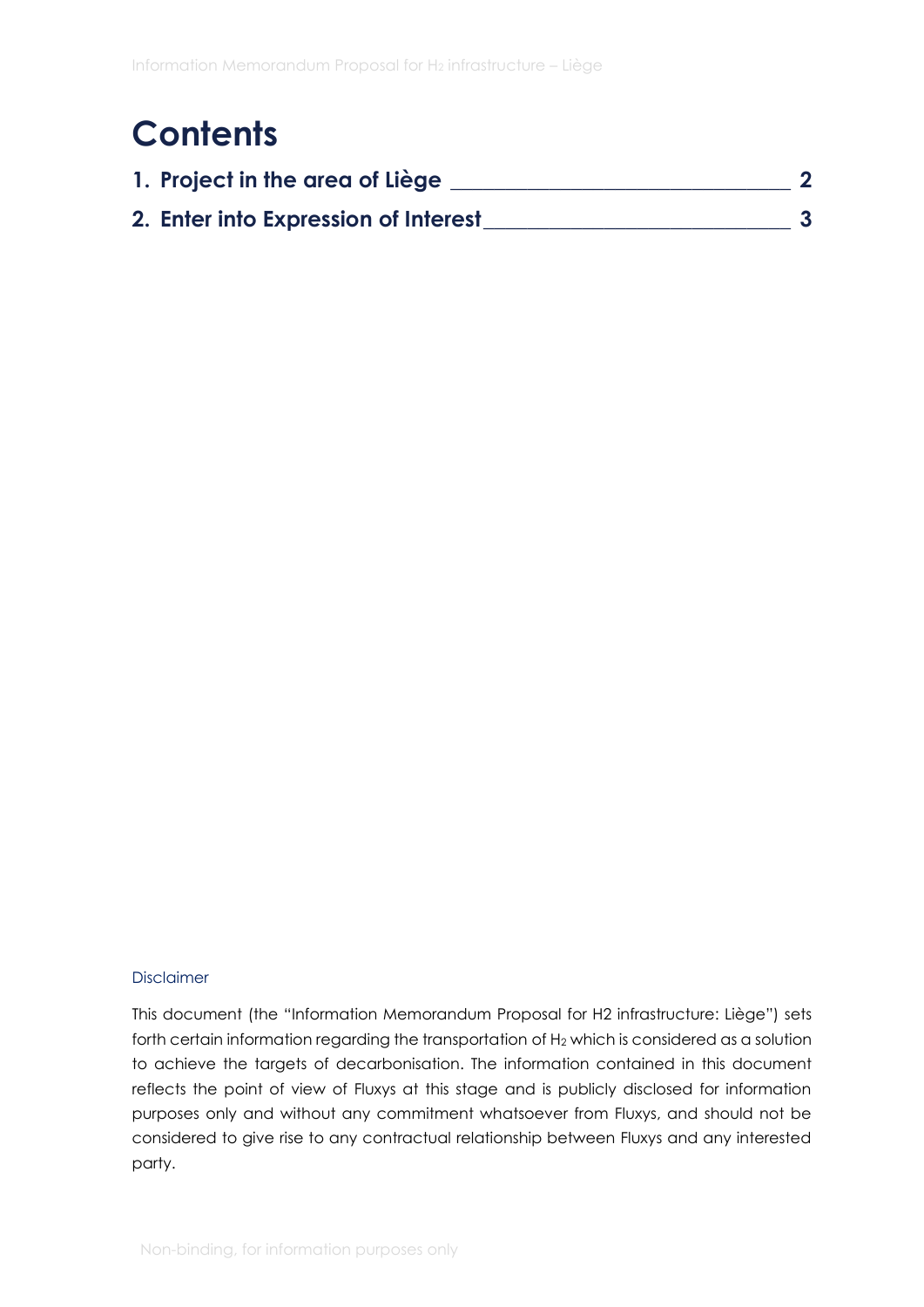# <span id="page-2-0"></span>**1. Project in the area of Liège**

Following the Request For Information and the Matchmaking phase, the market expressed a mature need for open access H<sup>2</sup> infrastructure in the area of Liège. Fluxys has therefore worked out a specific H<sub>2</sub> network proposal within the requested coverage area, taking market demand into account as well as existing infrastructure and potential future demand.

The proposal, as depicted below, encompasses infrastructure able to transport H<sub>2</sub> within the coloured area, where the routing of the pipeline within the proposed Liège area cluster is mainly following the river Meuse and covers the region between Jemeppe-sur-Meuse in the East, along Seraing, Flémalle, Ivoz-Ramet, Engis, Amay and up to Tihange in the West.



The above described pipeline routing must be seen as indicative, but gives a clear overview of the most probable H2 network development in the area of Liège, and therefore the highest likelihood to have an easy access to the network from within the proposed coverage area (coloured).



Specific market's demand, also outside the proposed coverage area, can alter or extend the routing.